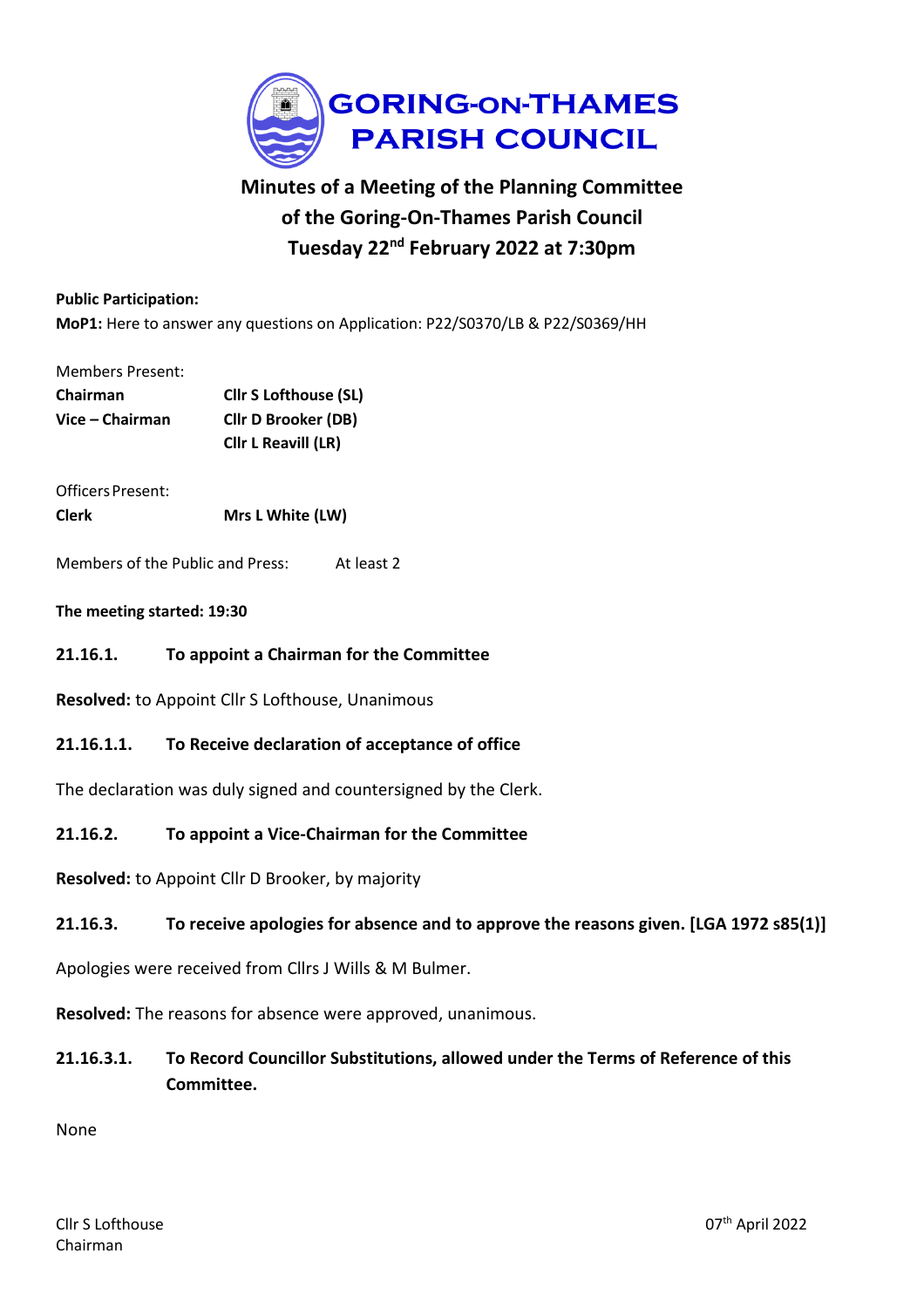

## **21.16.4. Declarations of Interests [LA 2011 s31]**

None

## **21.16.5. To consider requests for Dispensations [LA 2011 s33]**

None

## **21.16.6. To approve the minutes of previous committee meetings [LA 1972 Sch 12. Para 41(1)] 21.16.6.1. Meeting held on 1 st February 2022**

Resolved: It was unanimously agreed the minutes of the 1<sup>st</sup> February 2022 were an accurate record of the meeting and they were duly signed.

## **21.16.6.2. Matters arising from the minutes not elsewhere on the agenda.**

None

## **21.16.7. To consider applications and approve response to planning authority.**

## **21.16.7.1. [P22/S0370/LB](https://data.southoxon.gov.uk/ccm/support/Main.jsp?MODULE=ApplicationDetails&REF=P22/S0370/LB) & [P22/S0369/HH](https://data.southoxon.gov.uk/ccm/support/Main.jsp?MODULE=ApplicationDetails&REF=P22/S0369/HH) – Tudor Cottage, Manor Road, Goring, RG8 9DR** *New single storey rear extension & minor internal alterations to ground floor.*

**Resolved:** Approved to submit the response No Objections, and attach the general planning informative unanimous.

# **21.16.7.2. [P21/S5261/HH](https://data.southoxon.gov.uk/ccm/support/Main.jsp?MODULE=ApplicationDetails&REF=P21/S5261/HH) – 18 Wallingford Road, Goring, RG8 0AY**

*Lower three kerb sections to allow for improved access.*

It was commented that it was odd that planning permission was being sought for a piece of land not owned by the property, namely the kerb – Highways Land.

**Resolved:** Approved to submit the response No Objections subject to a positive response from Highways Officer, and attach the general planning informative unanimous.

## **21.16.7.3. [P21/S5344/HH](https://data.southoxon.gov.uk/ccm/support/Main.jsp?MODULE=ApplicationDetails&REF=P21/S5344/HH) – Icknield Lodge, Icknield Road, Goring, RG8 0DG –** *AMENDED Single storey rear garden room extension*

Updated because originally too close to the trees.

**Resolved:** Approved to submit the response No Objections subject to the Tree Officers satisfaction the plans address the issues raised previously, and attach the general planning informative unanimous.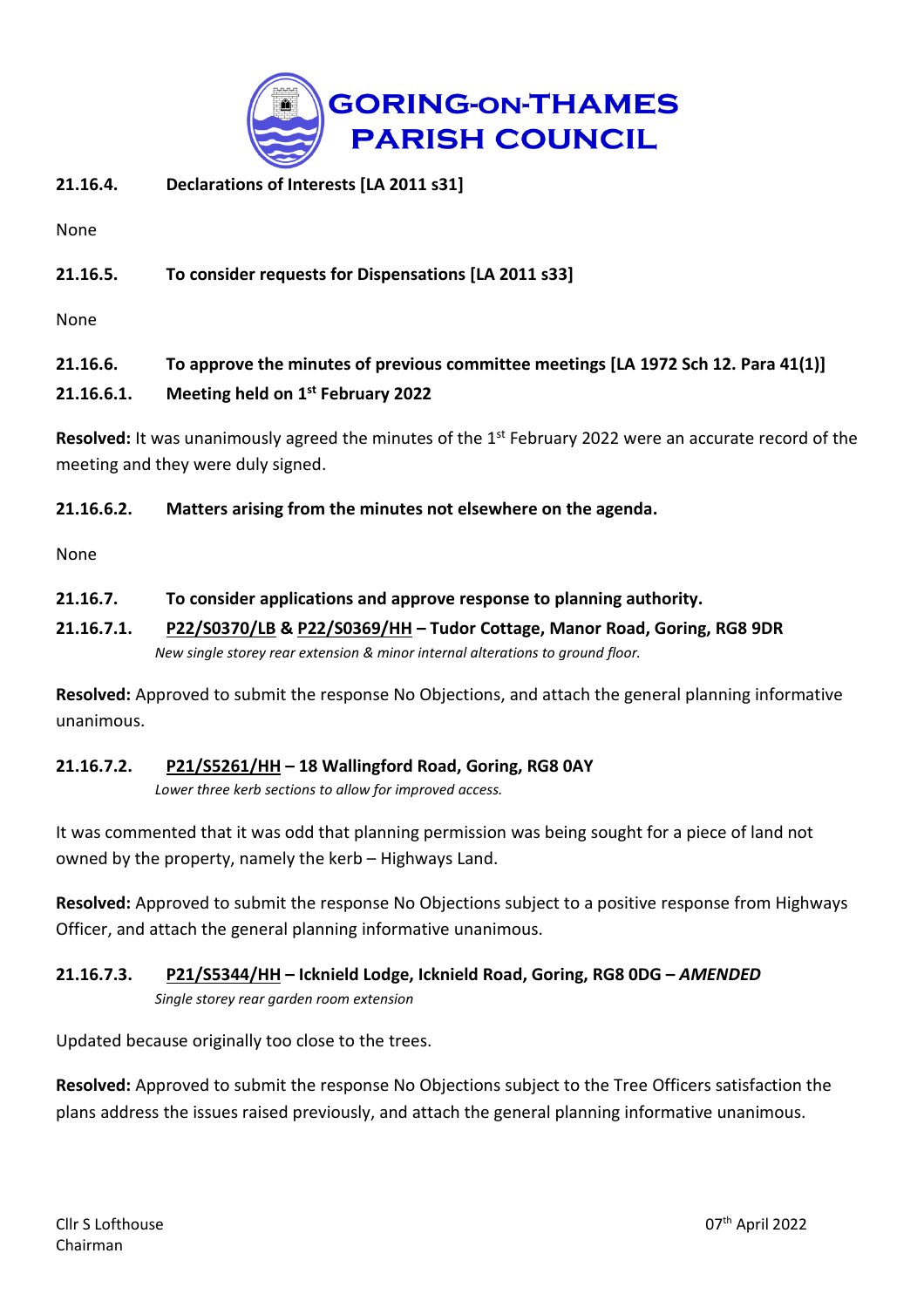

## **21.16.7.4. [P22/S0531/LDP](https://data.southoxon.gov.uk/ccm/support/Main.jsp?MODULE=ApplicationDetails&REF=P22/S0531/LDP) – 78 Elvendon Road, Goring, RG8 0DR**

*Erection of single storey rear extension*

**Resolved:** Approved to submit the response No Objections, and attach the general planning informative unanimous.

**21.16.7.5. [P22/S0435/N4C](https://data.southoxon.gov.uk/ccm/support/Main.jsp?MODULE=ApplicationDetails&REF=P22/S0435/N4C) - Upper Gatehampton Farm, Gatehampton Road, Goring, RG8 9LY** *Change of use of barn from agricultural to proposed vehicle storage.*

**Resolved:** Approved to submit the response Objects, this is a rural location, the track is not an appropriate access and there are concerns regarding traffic movements, and the increase of urban usage of this agricultural area, unanimous.

## **21.16.7.6. [P21/S3832/FUL](https://data.southoxon.gov.uk/ccm/support/Main.jsp?MODULE=ApplicationDetails&REF=P21/S3832/FUL) – Notley, Little Croft Road, Goring, RG8 9ER –** *AMENDED*

*Replacement dwelling GPC Planning Previous Response: No Objections.*

**Resolved:** Approved to submit the response as before, No Objections, and attach the general planning informative unanimous.

## **21.16.8. To note planning authority decisions on applications.**

All planning decisions below were noted.

## **21.16.8.1. [P22/S0057/HH](https://data.southoxon.gov.uk/ccm/support/Main.jsp?MODULE=ApplicationDetails&REF=P22/S0057/HH) - 94 Elvendon Road, Goring, RG8 0DR -** *GRANTED*

Variation of condition 2(plans) on application [P20/S3006/HH](https://data.southoxon.gov.uk/ccm/support/Main.jsp?MODULE=ApplicationDetails&REF=P20/S3006/HH) - materials to be used for the external walls of the development to be rendered in K Rend Scraped Polar White Silicone Scraped Texture. (Part single, part double *storey rear extension, Part garage conversion. Additional window to ground floor shower room). GPC Planning Response: No Objections.*

## **21.16.8.2. [P21/S4718/HH](https://data.southoxon.gov.uk/ccm/support/Main.jsp?MODULE=ApplicationDetails&REF=P21/S4718/HH) – 1 Holmlea Road, Goring, RG8 9EX -** *GRANTED*

An L-shaped ground floor extension (to the side and rear of existing property) with a porch extension at the front *GPC Planning Response: No Objections to this application, and attach the General Planning* Informative. It is however noted that there are windows very close to boundaries in some instances. We would like to ask the planning officer if they are satisfied with this in design terms, is this acceptable with respect to *planning policy; building regulations; fire spread policy, and zone of light requirements?*

## **21.16.8.3. [P21/S4945/HH](https://data.southoxon.gov.uk/ccm/support/Main.jsp?MODULE=ApplicationDetails&REF=P21/S4945/HH) - 3 Kings Mews, Goring, RG8 0BS -** *GRANTED*

Loft conversion including installation of two roof-lights to the rear elevation, to form additional habitable space. *GPC Planning Response: No Objections*

#### **21.16.8.4. [P21/S4298/HH](https://data.southoxon.gov.uk/ccm/support/Main.jsp?MODULE=ApplicationDetails&REF=P21/S4298/HH) - Icknield Lodge, Icknield Road, Goring, RG8 0DG-** *GRANTED*

*Carport extension to garage block. GPC Planning Response: No Objections*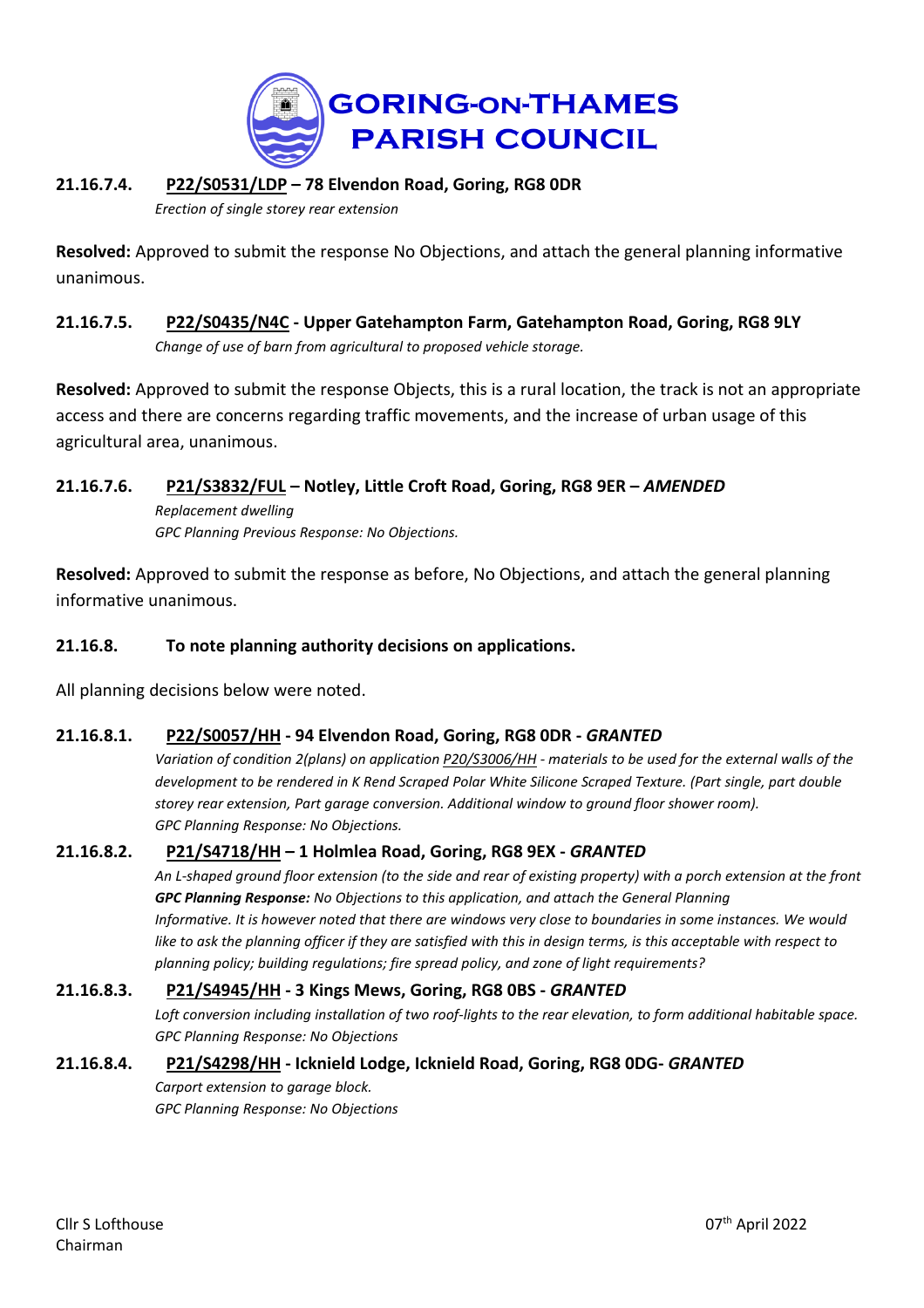

**21.16.8.5. [P21/S4907/HH](https://data.southoxon.gov.uk/ccm/support/Main.jsp?MODULE=ApplicationDetails&REF=P21/S4907/HH) - 70 Elvendon Road, Goring, RG8 0DR -** *GRANTED*

*2 storey side extension with porch GPC Planning Response: No Objections*

- **21.16.8.6. [P21/S5090/HH](https://data.southoxon.gov.uk/ccm/support/Main.jsp?MODULE=ApplicationDetails&REF=P21/S5090/HH) - Flat 3 Oriel House, Thames Road, Goring, RG8 9AH -** *GRANTED* To mirror the current existing roof lantern to the left of the chimney stack, on the right side of the chimney stack. This will improve the natural light coming into the kitchen and will aesthetically improve the look of the building *from the front. The application will also mean the installation of two conservation rooflights under planning approval P14/S1133/HH would not be fitted GPC Planning Response: No Objections*
- **21.16.8.7. [P21/S4620/HH](https://data.southoxon.gov.uk/ccm/support/Main.jsp?MODULE=ApplicationDetails&REF=P21/S4620/HH) - The Coach House, Icknield Road, Goring, RG8 0DG –** *GRANTED First floor side extensions to dwelling and single storey extension GPC Planning Response: No Objections*

## **21.16.8.8. [P21/S4924/HH](https://data.southoxon.gov.uk/ccm/support/Main.jsp?MODULE=ApplicationDetails&REF=P21/S4924/HH) - 7 Nuns Acre, Goring, RG8 9BE -** *GRANTED* *Single storey rear extension with Ultraframe classic double glazed roof. GPC Planning Response: No Objections*

## **21.16.8.9. [P21/S5017/HH](https://data.southoxon.gov.uk/ccm/support/Main.jsp?MODULE=ApplicationDetails&REF=P21/S5017/HH) - Grange Court, Grange Close, Goring, RG8 9DL –** *GRANTED*

*Change previously proposed car port under original planning approval P19/S2397/FUL to a garage. The footprint* and elevations will stay the same as the originally approved plans - change from the external materials to *brickwork and adding doors.*

*GPC Planning Response: No Objections*

- **21.16.8.10. [P21/S5012/HH](https://data.southoxon.gov.uk/ccm/support/Main.jsp?MODULE=ApplicationDetails&REF=P21/S5012/HH) – 2 Heron Shaw, Goring, RG8 0AU –** *GRANTED Existing porch to be demolished and replaced with single storey extension. GPC Planning Response: No Objections*
- **21.16.9. To note Discharge of Conditions (DIS), Modifications of Planning Obligations (MPO), Change of Use (N5B), Tree Preservation Orders (TPO), Screening Opinion (SCR) and Certificates of Lawful Development (LDP)**

None

## **21.16.10. To review Community Infrastructure Levy (CIL) status / payments**

Next payment due April 2022, the Clerk will continue to monitor the CIL register on the SODC website.

No further comment to note.

## **21.16.11. To Consider request to respond to SODC Request to Consult and agree actions or response:**

- Draft Community Infrastructure Levy (CIL) Charging [Schedule](https://www.southoxon.gov.uk/south-oxfordshire-district-council/planning-and-development/local-plan-and-planning-policies/community-infrastructure-levy-cil-charging-schedule/) and
- Draft Developer Contributions [Supplementary](https://www.southoxon.gov.uk/south-oxfordshire-district-council/planning-and-development/local-plan-and-planning-policies/spds-and-spgs/developer-contributions-spd/) Planning Document (SPD)

**Resolved:** to not submit a response, unanimous.